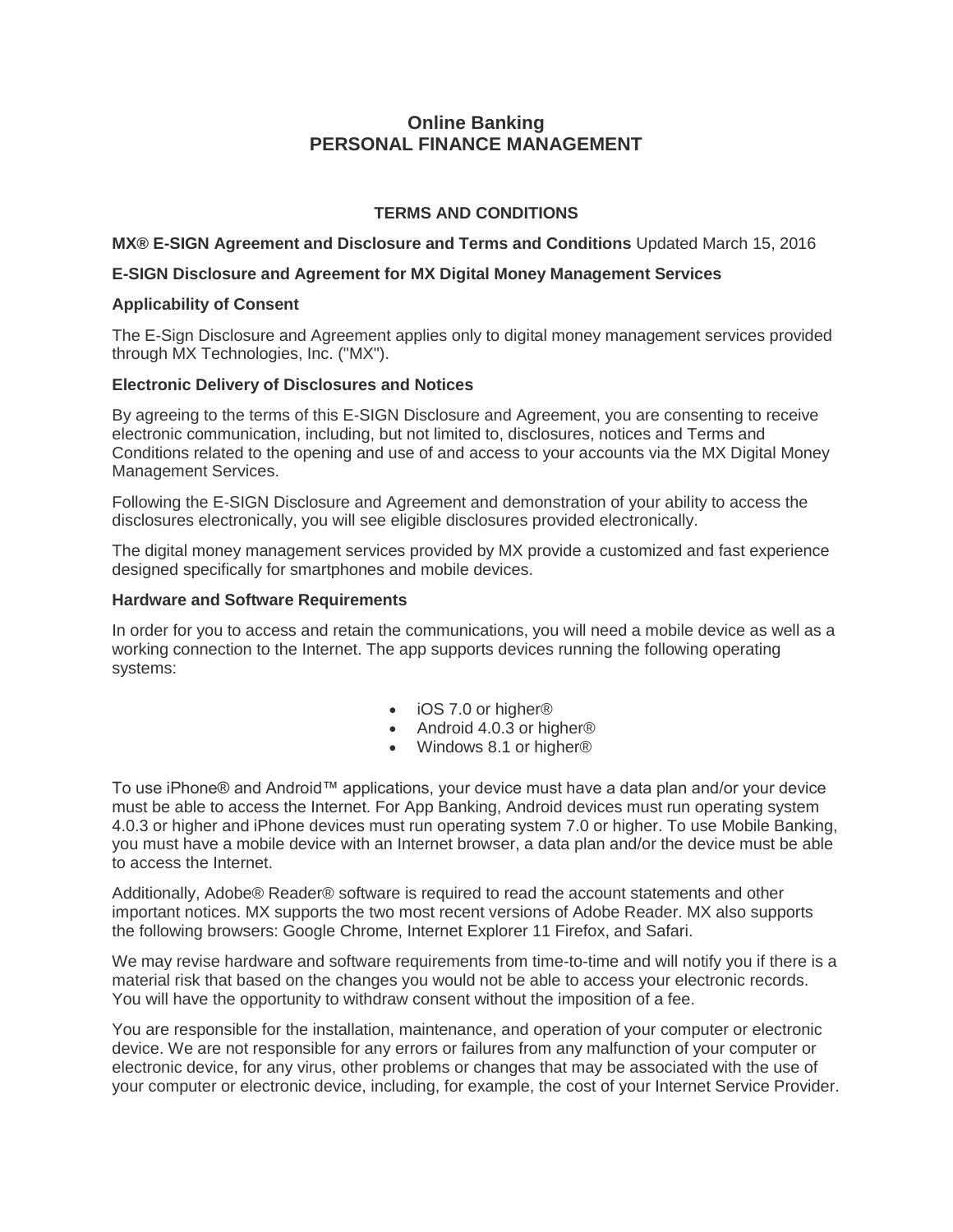#### **Withdrawal of Electronic Acceptance of Disclosures and Notices**

 You may withdraw your consent to receiving electronic disclosures or notices at any time by contacting MX Customer Service at [tech.support@mx.com.](mailto:tech.support@mx.com) Your withdrawal of consent will be effective after we have had a reasonable opportunity to act upon it.

### **TERMINATION AND/OR WITHDRAWAL OF ELECTRONIC ACCEPTANCE WILL RESULT IN YOUR BEING UNABLE TO USE DIGITAL MONEY MANAGEMENT SERVICES**

#### **Governing law**

 The E-Sign Disclosure and Agreement is made in Utah and is subject to Utah law to the extent it is not inconsistent with federal law or regulation.

### **Consent**

 By providing your consent, you are also confirming that you have the hardware and software described above, that you are able to receive and review electronic records, and that you have an active email address for use if you choose to set up any alert notification feature that permits you to to, and do, consent on behalf of all the other account owners, authorized signers, authorized only to MX's digital money management application. request automated notification of specific situations. You are also confirming that you are authorized representatives, or other delegates as identified on your account agreements. This consent applies

### **Acceptance or Decline**

 By clicking "Accept" at the end of this entire disclosure (including this E-Sign Agreement and the Terms and Conditions below), you are agreeing to receive disclosures electronically as stated in this E-Sign Disclosure and Agreement and you are agreeing to the following Terms and Conditions listed below.

### **If you DO NOT want to consent to electronic delivery of disclosures, PLEASE EXIT THE APPLICATION NOW.**

 If you consent to electronic delivery of the following disclosures, there will be an "Accept" button at the end of the next disclosure section.

#### **Additional Terms and Conditions**

 You are accessing services provided directly or indirectly to you from MX Technologies, Inc. and forth below. Therefore, we encourage you to read this thoroughly and carefully. being asked to agree to a legally binding agreement in accordance with the terms and conditions set

 **If you are under the age of eighteen (18) years of age, or are not at least the age of majority or otherwise incapable of binding to a legal contract in the jurisdiction from which you enter into this agreement, you MUST have your legal guardian (***e.g.***, your parent) or someone with authorized power of attorney review this agreement and consent upon your behalf or you should not proceed any further.** Notwithstanding the foregoing, MX has not designed the Services with the intention that such be used by minors nor does it market the Services for use by minors.

 These Terms and Conditions constitute an agreement between you, whether you are a registered user or visitor to the MX.com website (such visitor, user or—solely for agreements entered by a legal guardian or power of attorney—the person for whom this agreement is entered, hereinafter "you", "your" or "user"), and MX Technologies, Inc. including its affiliates and service providers ("MX", "our", "we" or "us"), pertaining to your use of the MX.com website (the "Site") and/or any of its affiliated web applications (the "Services"). By using the Site and/ or Services, you agree to be bound by these Terms and Conditions and our Privacy Notice, available at [https://www.mx.com/privacy-notice,](https://www.mx.com/privacy-notice) which is hereby incorporated by reference into these Terms and Conditions (collectively, the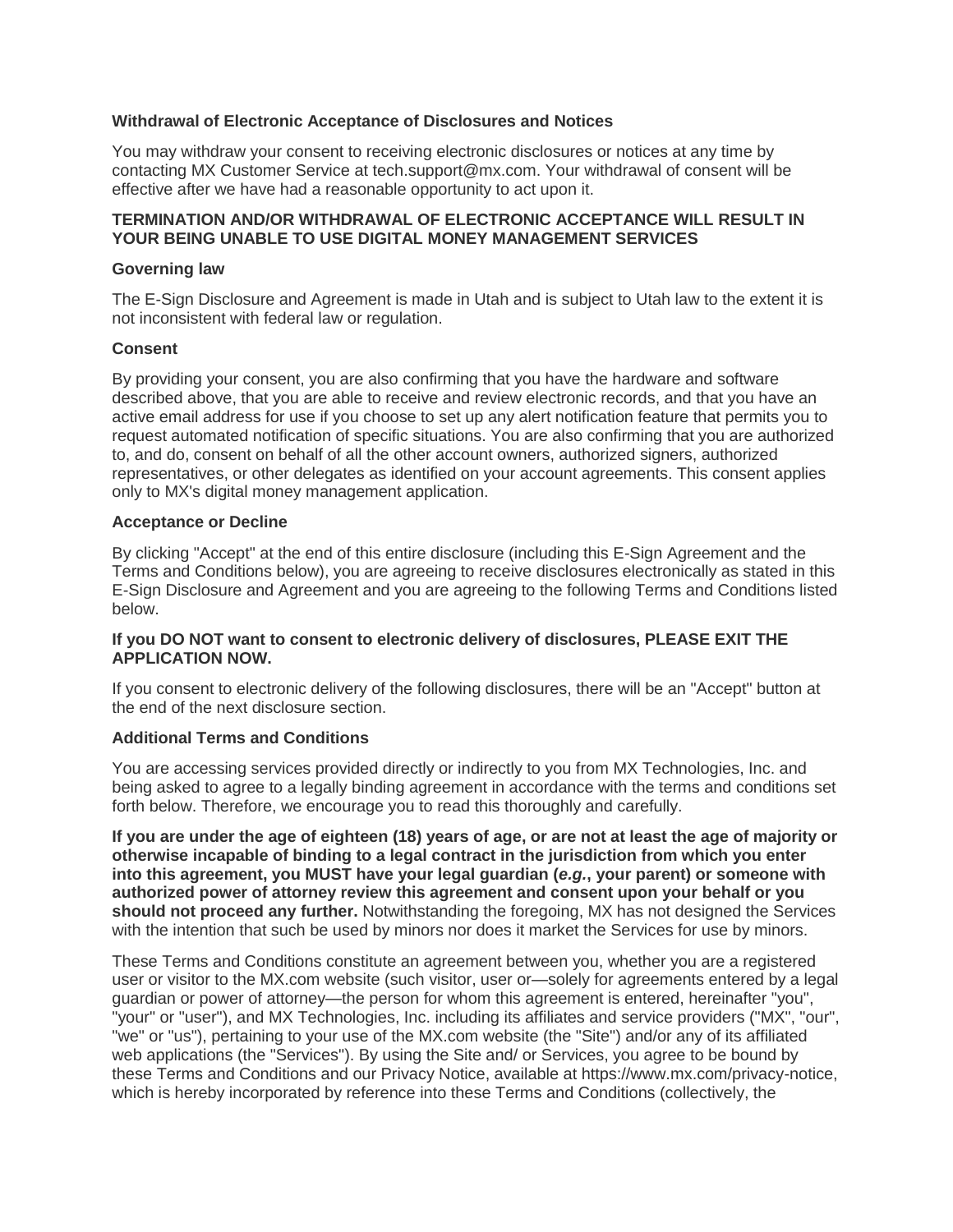"Terms"). These Terms constitute the complete and exclusive understanding and agreement between you and us relating to the subject matter hereof, and replace all previous Terms and Conditions or similar agreements or documentation entered into between you and MX, whether written or oral.

### **Accepting the Terms:**

 BY CLICKING TO ACCEPT OR AGREE TO THE TERMS, WHERE THIS OPTION IS MADE AVAILABLE TO YOU BY MX IN THE USER INTERFACE FOR ANY OF THE SERVICES, OR BY USING ANY PART OF THE SERVICES, YOU EXPRESSLY (a) ACKNOWLEDGE THAT YOU HAVE READ ALL OF THESE TERMS; (b) AGREE AND CONSENT TO THE TERMS; (c) REPRESENT AND WARRANT THAT YOU: (i) IF YOU ARE AGREEING TO THESE TERMS ON BEHALF OF A BUSINESS ENTITY OR ANOTHER INDIVIDUAL, ARE AUTHORIZED TO BIND SUCH ENTITY OR SUCH INDIVIDUAL, AND (ii) AGREE TO BE BOUND BY THE TERMS, INCLUDING THE DISCLAIMERS AND LIMITATIONS OF LIABILITY; AND (d) AGREE TO BE LIABLE FOR ANY NONCOMPLIANCE WITH THESE TERMS. IF YOU DO NOT AGREE TO ANY OF THE TERMS, DO NOT CLICK THE ACCEPTANCE BUTTON, IF APPLICABLE, AND DO NOT ACCESS OR USE THE SERVICES.

 MX may from time to time update these Terms and your continued use of the Services indicates your agreement to any modification with respect to these Terms. You may not use the Services and may not accept the Terms if (i) you are incapable of binding you to a contract with MX, or (ii) you are including the country in which you are resident or from which you use the Services. a person barred from receiving the Services under the laws of the United States or other countries

### **Services:**

 The Services are a digital money management service that allows registered users to organize, consolidate, manage and track their financial information. From time to time MX may modify the Services and add, change, or delete features of the Services, in its sole discretion, without notice to you.

 You agree to provide accurate, current and complete information about yourself while registering for the Services and to maintain and update this information to keep it accurate, current and complete. provide accurate and complete information during registration or account setup may prohibit your You agree to not misrepresent your identity or your registration and account information. Failure to use of the Services or result in errors in information generated.

 You are solely responsible for (a) maintaining the confidentiality and security of your login information, passwords, and any other security or access information used by you or anyone you authorize on your behalf to access the Services (collectively, "Account Information"), (b) preventing unauthorized access to or use of the information, files or data that you store or use in or with the Services (collectively, "Account Data"), (c) all electronic communications, including account registration and other account holder information, email and financial, accounting and other data any and all activities that occur under your account. MX shall assume that any Communications received through use of the Account Information were sent or authorized by you. You agree to immediately notify MX if you become aware of any loss, theft or unauthorized use of any Account Information. We reserve the right to deny you access to the Services (or any part thereof) if we reasonably believe that any loss, theft or unauthorized use of Account Information has occurred. You must inform MX of, and hereby grant to MX and its affiliates, third-party providers, partners, MX to provide the Services to you, including updating and maintaining Account Data, addressing errors or service interruptions, and to enhance the types of data and services MX may provide to you entered using the Account Information ("Communications"), and (d) without limiting the foregoing, licensors, employees, distributors and agents permission to use the Account Information to enable in the future.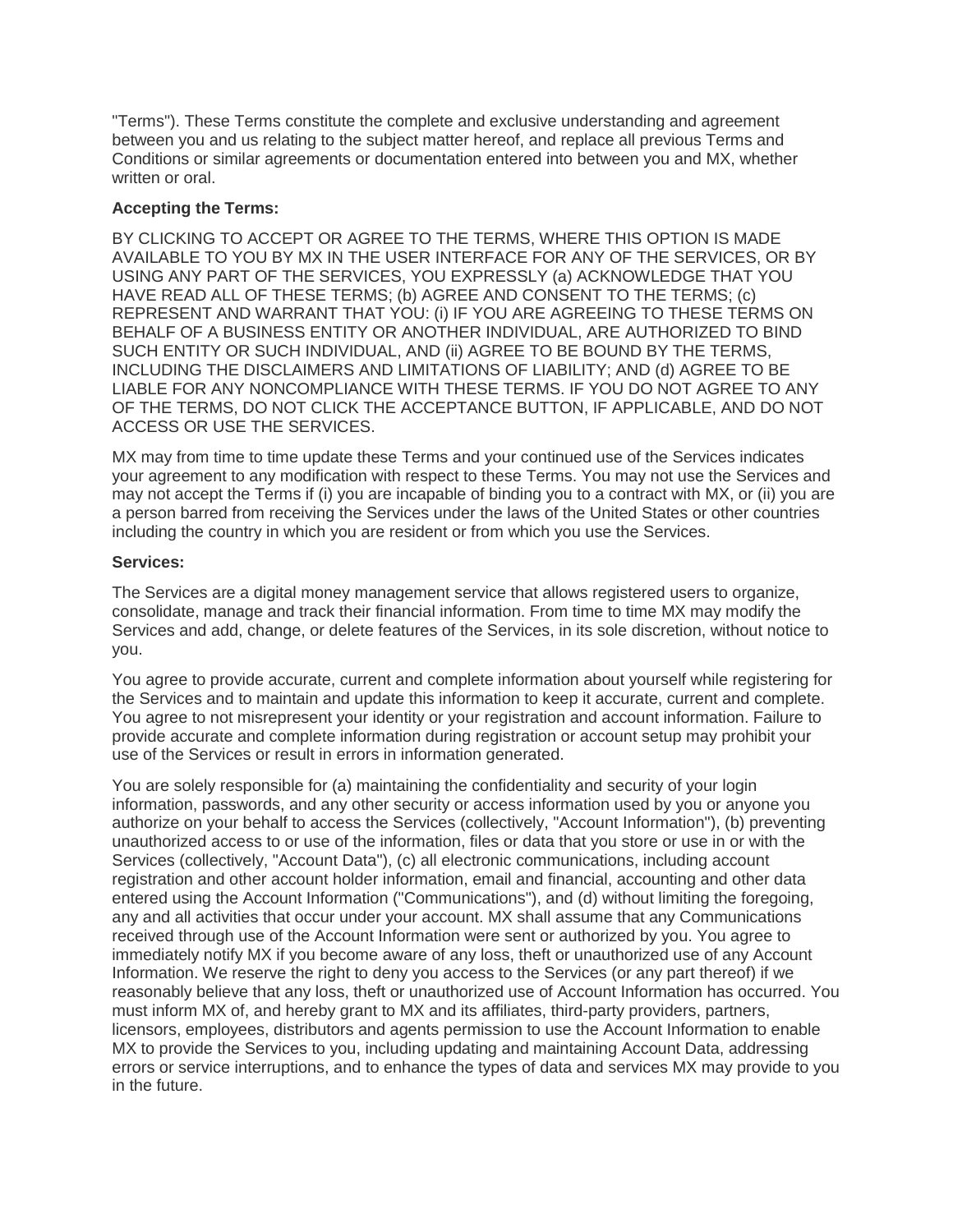MX may use, modify, display, distribute and create new materials using the Account Information, Account Data and/or your Communications to provide the Services to you. By submitting Account Information, Account Data and Communications, you agree that MX may use your Account Information, Account Data and Communications for the purposes set out herein, without any particular time limit and without the payment of any fees.

 Anonymous, aggregate information that does not contain personally identifiable information, comprising financial account balances, other financial account data, or other available data that is collected through users' use of the Services, may be used or licensed by MX for various purposes including but not limited to conducting certain analytical research, performance tracking, benchmarking helping to improve products and services and to assist in troubleshooting and technical support.

 To the extent that a user requests customer service or other assistance from MX, you agree that MX is authorized to access and view your account information to provide such assistance and support.

### **Provider Services:**

 In connection with your use of the Services and as part of the functionality of the Services as may be applicable, you may have access to certain online services or information that may be made available by your bank and/or other third party provider(s) ("Provider Services"), including online banking, online payment, online investment account download, online bill pay, online trading, and other account information available from third party provider(s). The Services may be designed to allow access to Provider Services (if and to the extent provided by users' provider(s)) to set up party provider(s). MX has no control over the provision of Provider Services or provision of access to the Provider Services by users' provider(s). MX does not guarantee the Provider Services. You agree that you may be able to use the Services in conjunction with the Provider Services, and that MX disclaims any and all liability whatsoever for any actions or inactions on the part of your provider(s) resulting in any inability to use the Services to access accounts, obtain data, download banking and other information, schedule the Services to access user account(s), download transactions into the Services and otherwise aggregate information from user account(s) with third transactions, or otherwise use or access the Provider Services.

 You acknowledge and agree when you access data and information through the Services, third party provider account access number(s), password(s), security question(s) and answer(s), account number(s), login information, and any other security or access information, and the actual data in your user account(s) with such provider(s) such as bank and other account balances, credit card charges, debits and deposits as may be applicable (collectively, "Provider Account Data"), may be collected and stored in the Services. You expressly authorize MX and our third party providers, in (i) collect Provider Account Data, (ii) reformat and manipulate such Provider Account Data, (iii) create and provide hypertext links to provider(s), (iv) access the providers'' websites using Provider Account Data, (v) update and maintain account information, (vi) address errors or service interruptions, (vii) enhance the type of data and services we can provide in the future, and (viii) take such other actions as are reasonably necessary to perform the actions described in (i) through (vii) above. In accessing and using the Services you represent that you are the legal owner of the Provider Account Data and that you have the authority to appoint, and do expressly appoint, MX or our third party providers as your agent with limited power of attorney to access and retrieve Provider Account Data on your behalf. You further acknowledge that MX does not (nor do our third party providers), review Provider Account Data and you agree that we are not responsible for its completeness or accuracy. Any transactions or informational activities performed at any provider''s or activities. You acknowledge that you are solely responsible for any charges associated with provider(s). YOU ACKNOWLEDGE AND AGREE THAT WHEN MX OR ITS THIRD PARTY PROVIDERS ACCESS AND RETRIEVE INFORMATION FROM USERS' PROVIDERS, MX AND conjunction with the operation and hosting of the Services, to use certain Provider Account Data to website are not made through the Services and MX assumes no responsibility for such transactions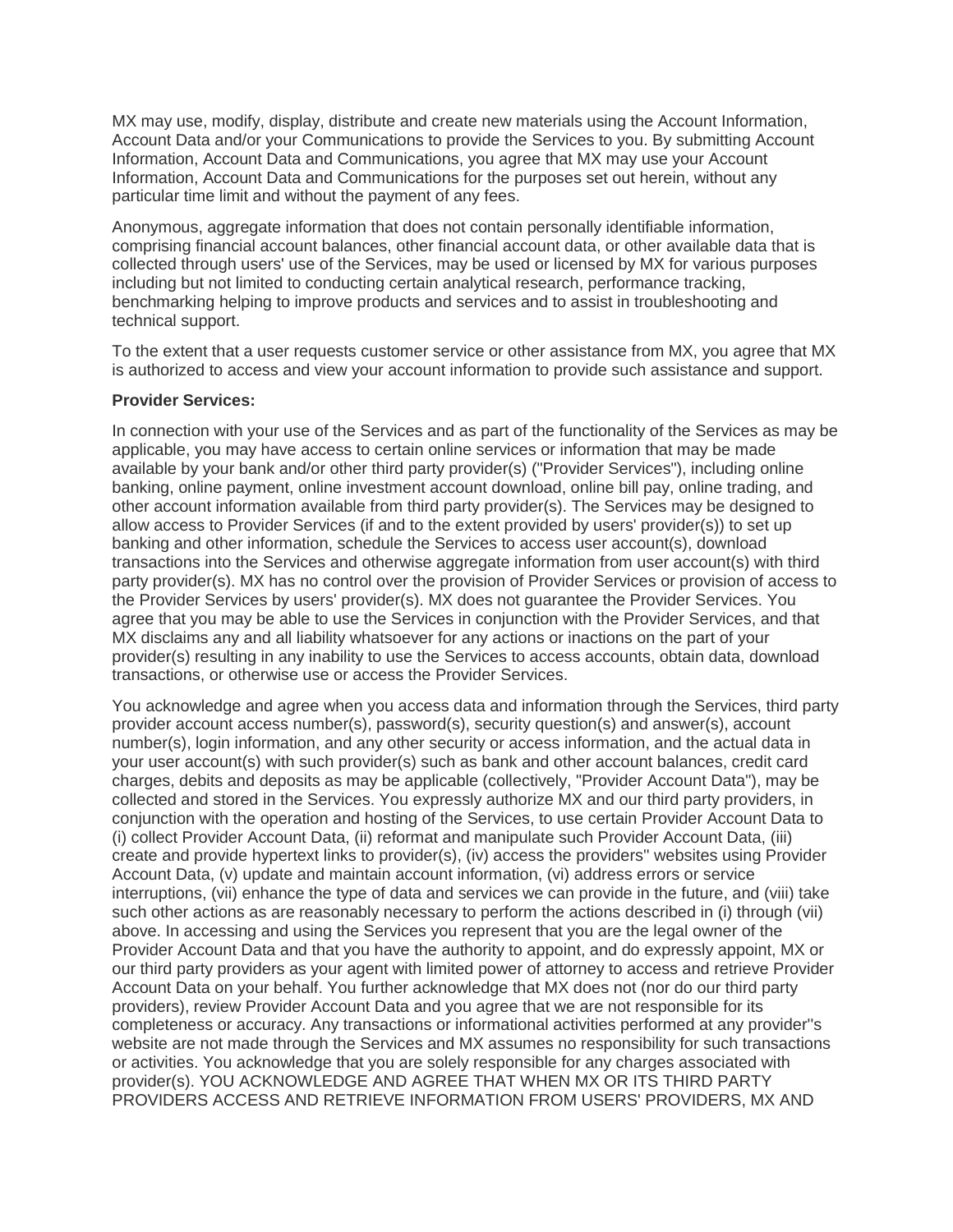ITS THIRD PARTY PROVIDERS ARE ACTING AS USERS' AGENT, AND NOT THE AGENT OR ON BEHALF OF PROVIDERS.

 You further acknowledge and agree that (i) some providers may not allow the Services to access the Provider Services, (ii) providers may make changes to their websites, with or without notice to MX, that may prevent or delay aggregation of information from such websites, and (iii) the Services may recent transactions may not be reflected in any account balances or other account information presented to user in the Services. In the event that you see a discrepancy in the Provider Account Data, and in any case before making any transactions or decisions based on such account information presented in the Services, you agree to check the last refresh date for the account and confirm with that applicable provider that the Provider Account Data is correct or otherwise confirm "refresh" the Provider Account Data by collecting the Provider Account Data nightly, so your most that Provider Account Data is up to date and accurate.

### **Limitations:**

 Your right to use the Services is personal to you and is not transferable by you to any other person or entity. You may not, without our express prior written consent: (a) copy, reproduce, distribute or create derivative works of any portion of the Services; (b) reverse engineer, decompile, alter, modify, applications incorporated into the Services, including Java applets associated with the Services; (c) sell, rent, sublicense, lease, lend or allow time-share access or use to third parties of any portion of the Services; (d) distribute or provide copies of any portion of the Services to third parties; (e) resell the use of the Services; (f) use the Services to provide services to any third parties, including Services as a platform for designing and creating a competing product or service, including one for only your internal use. In the event that we have reason to believe you, or any third parties on your behalf, have developed, or are in the process of developing, a software system similar to the to assist us with any applicable investigation, including allowing us to audit your use of the Services. hereby grant us authority to secure injunctive relief from your continued development and/or sale of such competing product or services. All rights not expressly granted to you in this Agreement are disassemble or otherwise attempt to derive source code utilized in the Services or any third-party business process outsourcing, service bureau applications or training of third parties; or (g) use the Services or are otherwise in violation of these Terms, you agree to promptly provide us information In the event we determine you have developed a software system similar to the Services, you reserved to MX.

 You are solely responsible for your Account Data, including the accuracy, quality and reliability of all such content. You represent and warrant that: (i) none of your Account Data violates any third party's copyright, patent, trademark, trade secret or other proprietary or intellectual property rights or rights of publicity or privacy (collectively, "Intellectual Property Rights"), and (ii) you have obtained all consents and waivers required under all applicable local, state, national and international laws, rules, statutes, treaties and regulations (including those governing account collection, export control, consumer protection, data privacy, unfair competition, anti-discrimination and false advertising) (collectively, "Laws") for the provision, manipulation, retention, use and sharing of personal data of individuals (including you) with respect to whom information is supplied by you as part of your use of the Services, and that you will retain all such consents and waivers and/or provide them to MX at any time upon request. Notwithstanding the foregoing, we reserve the right to take any action with respect to the Services that we deem necessary or appropriate in our sole discretion if we believe you or your use of the Services may create liability for MX. Your use of the Services is subject to all applicable Laws. In connection with your use of the Services, you agree to: (A) comply with all applicable Laws; (B) maintain the security of access to the Services; (C) not use the Services for illegal purposes; (D) not interfere or disrupt networks connected to the Services; (E) not attempt to gain unauthorized access to other computer systems; (F) not interfere with another user's use and enjoyment of the Services, including disrupting the normal flow of dialogue; (G) not use the Services to infringe any third party's Intellectual Property Rights; (H) not transmit through the Services, through feedback or otherwise, any unlawful, harassing, libelous, abusive, threatening, harmful,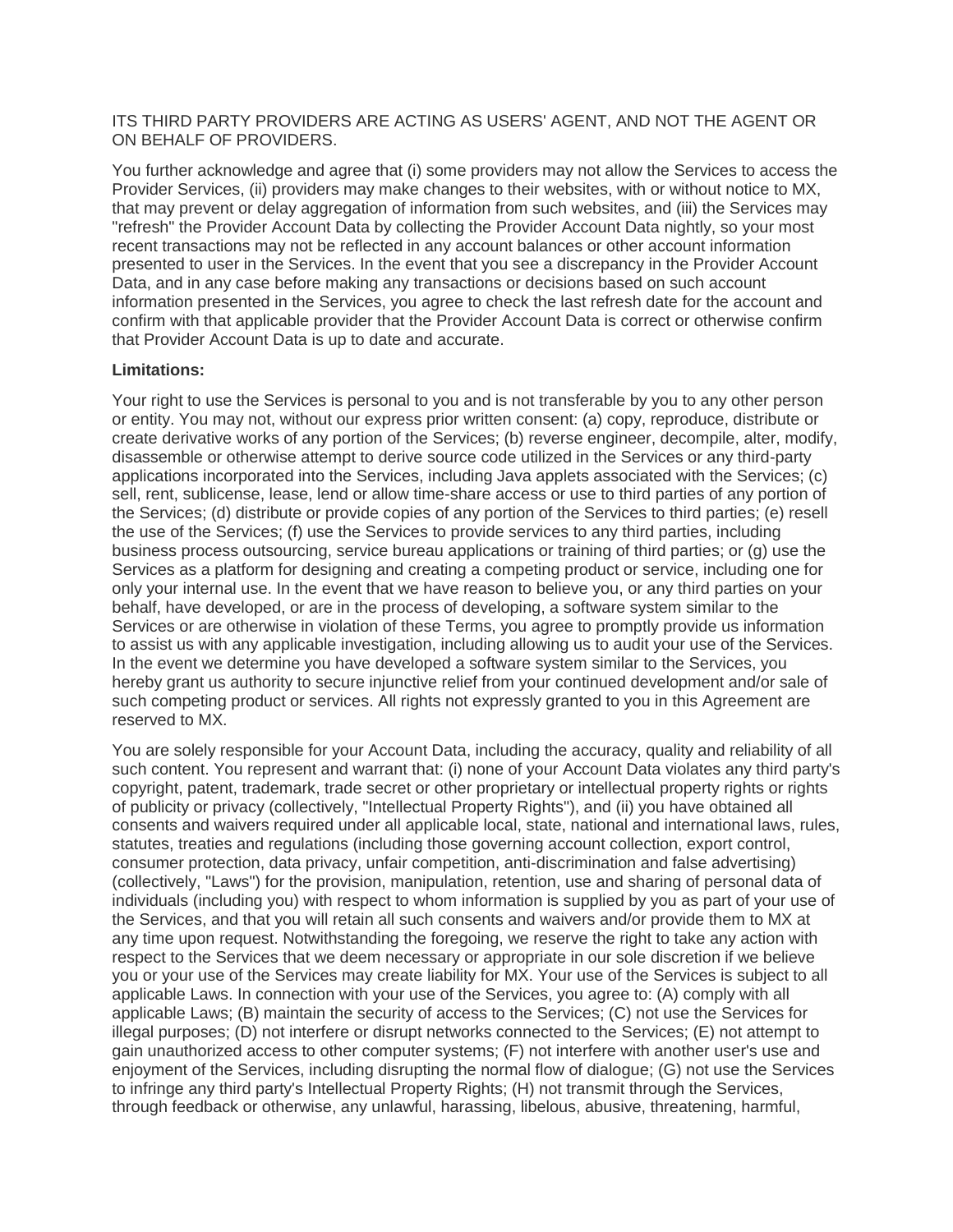vulgar, obscene or otherwise objectionable material of any kind or nature; and (I) not bypass or disable any security mechanisms in the Services.

## **Posting Information:**

 MX allows, or may allow in the future, users to post content at the help desk and/or various publicly available locations. These forums may be hosted by us or by a third party. Wherever you can post information you agree:

- 1. You are responsible for all content you submit on the **Services**
- 2. By submitting content to the Services, you represent that you have all necessary rights and hereby grant MX a perpetual, worldwide, non-exclusive, royalty-free, sub- licensable and transferable license to use, reproduce, distribute, prepare derivative works of, modify, display, and perform all or any portion of the content in connection with the Services.
- 3. You may not post or transmit any message that is libelous, defamatory, violates any Law or which discloses private or personal matters concerning any third party.
- 4. You may not post or transmit any message, data, image or program that is indecent, obscene, pornographic, harassing, threatening, abusive, hateful, racially or ethnically offensive; that encourages conduct that would be considered a criminal offense, gives rise to civil liability or violates any Law; or that is otherwise inappropriate.
- 5. You may not copy or use personal identifying information or business contact information about others without their permission.
- 6. You may not post or transmit any message, data, image or program that would violate the rights of others, including unauthorized copyrighted text, images or programs, trade secrets or other confidential information, and trademarks or service marks used in an infringing fashion.

# **Required Equipment:**

 You are responsible for obtaining and, as applicable, installing, configuring and updating a computer, operating system, web-browsing software, Internet service and connection and such other equipment, software and services as may be necessary for you to access the Services. MX makes no warranties that your equipment or third-party software is or will continue to be compatible with the use of the Services.

## **Disclaimer:**

 The Services provided by MX are designed to provide accurate and authoritative information in educational in nature and are provided with the understanding that MX is not engaged in rendering accounting, investment, tax, legal, or other professional services. If legal or other professional advice including financial, is required, the services of a competent professional person should be sought. MX specifically disclaim any liability, loss, or risk which is incurred as consequence, directly or indirectly, of the use and application of any of the content on this site. regard to the subject matter covered they are however not intended to provide legal, tax or financial advice. The Services, or certain portions and/or functionalities thereof, are provided as strictly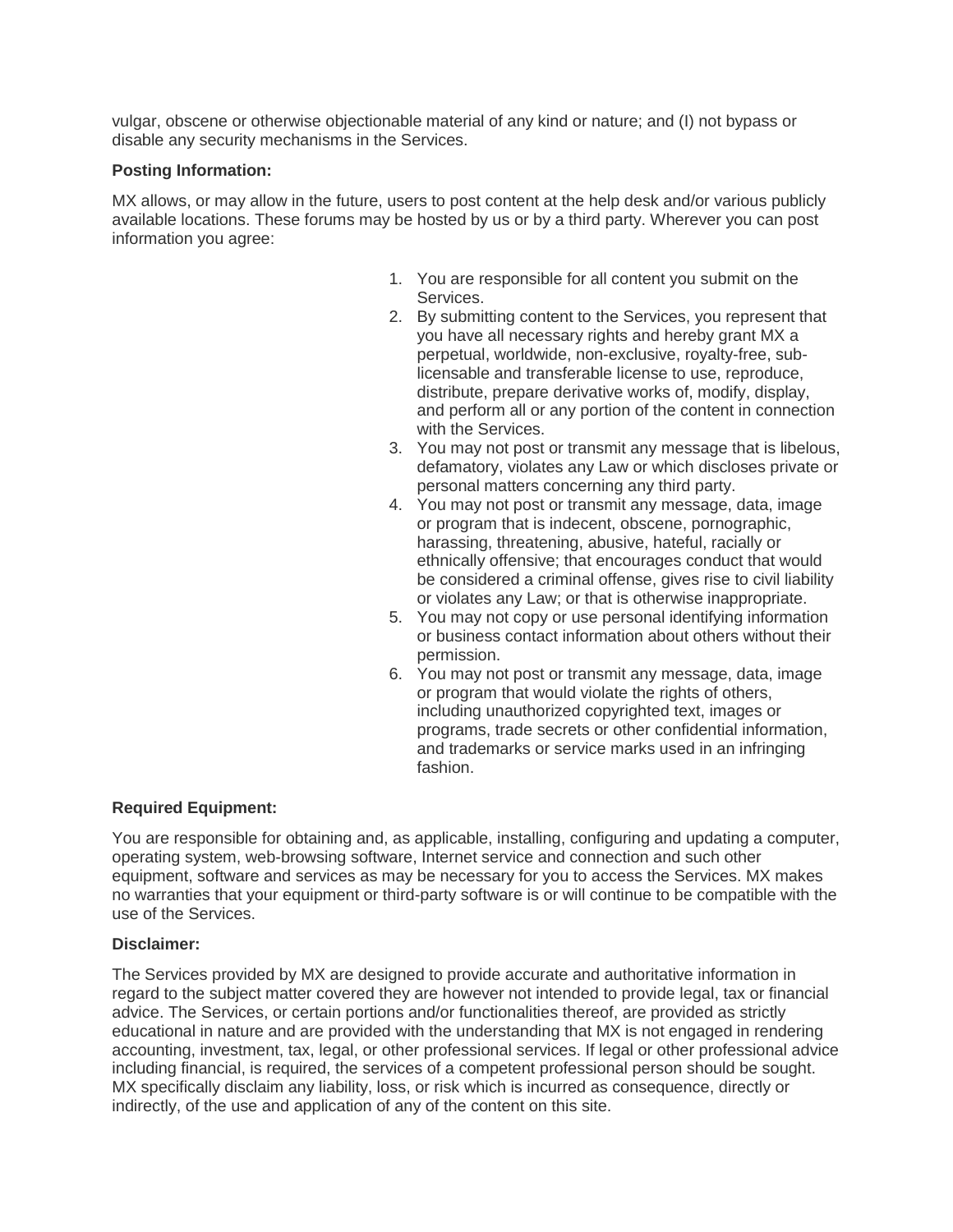MX and its third party providers are not responsible for any investment decisions or any damages or other losses resulting from decisions that arise in any way from the use of the Services or any materials or information accessible through it. Past performance does not guarantee future results. Further, MX and its third party providers do not warrant that the Services comply with the requirements of the FINRA or those of any other organization anywhere in the world.

## **Proprietary Rights:**

 Services. You acknowledge and agree that MX and/or its licensors or suppliers own all rights to the Site and the Services, the content displayed on the Site and the Services including its "look and feel" (e.g., text, graphics, images, logos and button icons), photos, editorial content, notices, and other Intellectual Property Rights, made available to you as a part of or in conjunction with the Services. You are only permitted to use any of the foregoing as expressly authorized by these Terms. MX, and all other names, logos, icons and marks identifying MX's products and services are MX's trademarks and may not be used without our prior written consent. You may not remove or alter any trademark, logo, copyright or other proprietary notices, legends, symbols or labels on any portion of the You are permitted to use content delivered to you through the Services only in connection with the Services.

## **User Risks:**

 MX acts solely as an operator of the Services for your convenience and use of the Services, and any reliance by you upon any content or information available to you through the Services (the "Materials"), including any action taken by you because of such use or reliance, is at your sole risk. Neither MX nor any of its affiliates, third-party providers, partners, licensors, employees, distributors or agents is responsible or liable for, or makes any representations or warranties as to the following, without limitation:

- inducements that may be made by or through any party (including vendors) found at, on, through or from the 1. Any representations, promises, recommendations or Services;
- 2. The timeliness, accuracy, reliability, completeness, legality, copyright compliance or decency of the Services or any Materials;
- 3. Any inaccuracy, omission, error or delay in the Services or any Materials;
- 4. Non-performance of or interruption to the Services or any Materials due to, without limitation: (i) any act or omission by any disseminating party, (ii) any force majeure or any other cause beyond the control of any disseminating party, or (iii) outages, transmission quality or malfunctions of systems or Internet access provider; telephone circuits or computer systems, including any defects or failures with respect to your software, computer
- 5. The quality of the Services or any Materials (including the results to be obtained from use of them); or
- access by a third party, arising out of or related to your access and/or use of or interaction with the Services or 6. Any loss resulting from, including any unauthorized the Materials.

**Modifications:**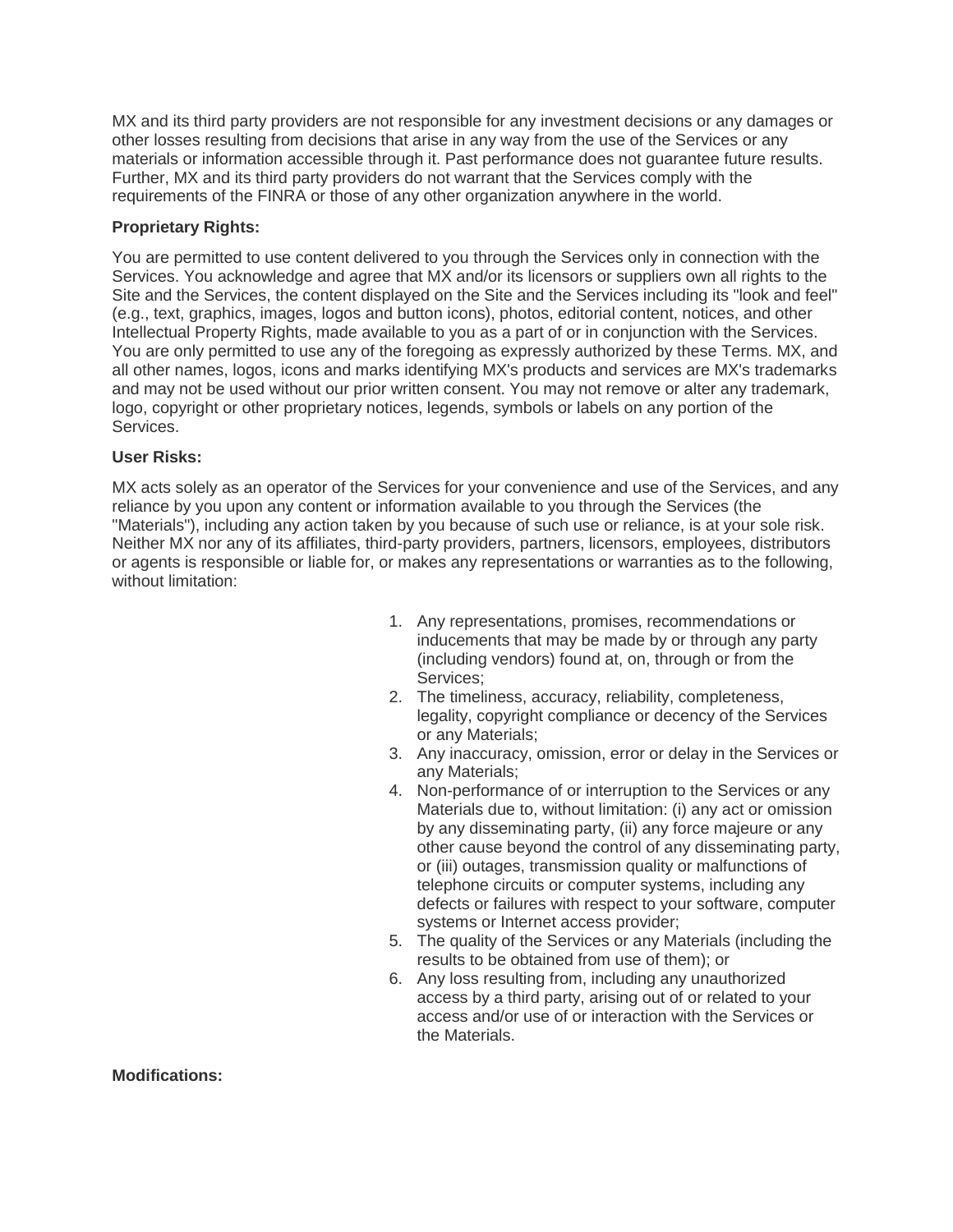MX reserves the right to modify or discontinue, temporarily or permanently, the Services with or of the Services, temporarily or permanently, including (i) any features, licensing terms, or other characteristics of any version of the Services that it releases, (ii) the amount of storage space you have on the Services at any time, and (iii) the number of times (and the maximum duration for which) you may access the Services in a given period of time. We reserve the right to make any such changes effective immediately to maintain the security of the system or Account Information or to comply with any Laws. You may reject changes by discontinuing use of the Services to which such changes relate. Your continued use of the Services will constitute your acceptance of and agreement with such changes. User access and use of the Services may be interrupted from time to time, including due to the malfunction of equipment, periodic updating, maintenance or repair of the Site and/or the Services or other actions that MX, in its sole discretion, may elect to take. delays or errors in the Services. MX shall not be liable to you or any third party should we exercise our right to modify or discontinue the Services. without notice to you. Such modifications may include establishing or changing limits concerning use Maintenance upon the Services may be performed from time to time resulting in interrupted service,

## **Cancellation:**

 You may cancel your MX registration at any time by sending a request for cancellation to MX support at tech. [tech.support@mx.com](mailto:tech.support@mx.com). Upon confirmation of your request, your MX account will be Services will be terminated. Some of your information may remain stored within the Services after cancelled and no longer be accessible from our primary production servers, and your access to the account deletion for recordkeeping purposes.

MX may at any time terminate your access to the Services for any reason, including:

- (including the MX Privacy Notice, or have acted in a manner which shows you do not intend to, or are unable to, comply with the provisions of these Terms and/or the MX Privacy Notice); 1. you have breached any provision of these Terms
- 2. MX is required to do so by Law (for example, where the provision of the Services to you is, or becomes, unlawful);
- 3. a partner with whom MX offered the Services to you has terminated its relationship with MX or ceased to offer the Services to you;
- users in the country in which you are resident or from 4. MX is transitioning to no longer providing the Services to which you use the Services;
- Services for thirty or more continuous days; or 5. You have not logged into your account and/or the
- 6. the provision of the Services brought to you by MX is, in MX's sole opinion, no longer commercially viable.

## **Export Restrictions:**

 The Services and underlying information, software and technology are subject to U.S. export controls. None of the Services or underlying information, software or technology may be downloaded or otherwise exported or re-exported (i) into (or to a national or resident of) Cuba, North Korea, Iran, Sudan, Syria or any other country subject to U.S. sanctions applicable to the export or re-export of goods; or (ii) to anyone on the U.S. Treasury Department's List of Specially Designated Nationals and Blocked Persons List, or the U.S. Commerce Department's Denied Persons List, Unverified List, Entity List, or Nonproliferation Sanctions List. By using the Services, you agree to the foregoing and you represent and warrant that you are not located in, under the control of, or a national or resident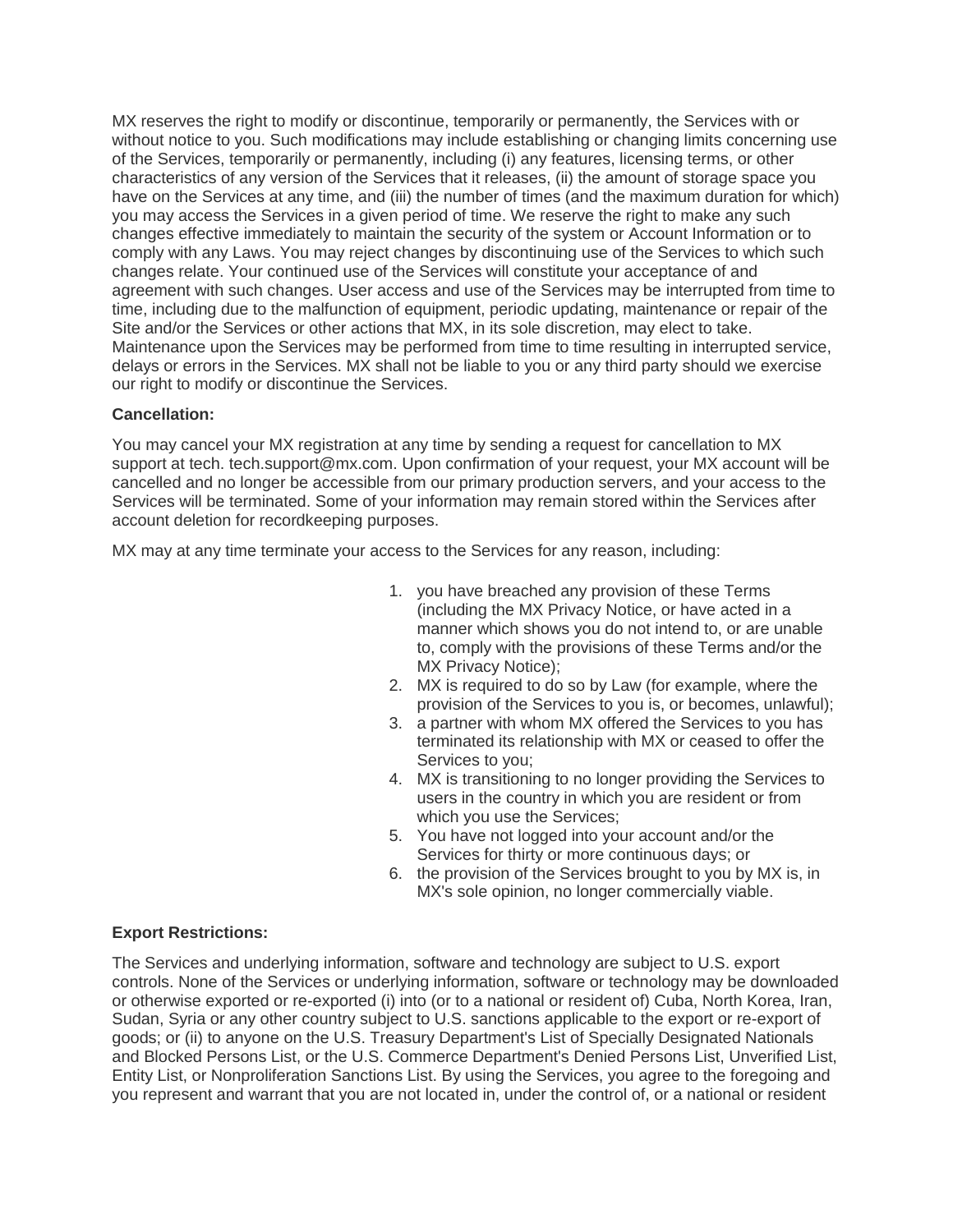of any such country or on any such list, and that you acknowledge you are responsible to obtain any necessary U.S. government authorization to ensure compliance with U.S. law.

## **Use by the U.S. Government:**

 The Services provided under these Terms are a commercial item, as defined in FAR 2.101; specifically, one or more commercial computer software programs developed exclusively at private expense, used for nongovernmental purposes, and licensed to the public. Any use by the U.S. Government of the Services shall be in accordance with this Agreement, as stated in FAR 12.212. If the U.S. government is deemed to have use rights under FAR 52.227 or DFARS 227, all use, duplication, and disclosure by civilian agencies of the U.S. Government shall be in accordance with FAR 52.227-19, and all use, duplication and disclosure by Department of Defense agencies is subject solely to the terms of this Agreement, as stated in DFARS 227.7202. The manufacturer of the Services is MX Technologies, Inc., whose corporate headquarters is located at 3401 North Thanksgiving Way, Suite 500, Lehi, Utah 84043 and whose telephone is (801) 669-5500.

### **Feedback:**

 You have no obligation to give MX any suggestions, enhancement requests, recommendations, comments or other feedback ("Feedback") relating to the Services. To the extent we receives any Feedback from you, we may use and include any Feedback that you choose to voluntarily provide to improve the Services or any other related technologies. Accordingly, if you provide Feedback, you party providers, partners, employees, distributors, agents and other authorized entities may freely use, reproduce, license, distribute, and otherwise commercialize the Feedback in the Services or agree that such Feedback will become MX's proprietary information and MX and its affiliates, thirdother related technologies.

### **Communication:**

 We will communicate with you by email, text or by posting notices on the Site or through the Services. You agree that all agreements, notices, disclosures and other communications that we provide to you electronically satisfy any legal requirement that such communication be in writing. Electronic alerts will be sent via text, email or notification through the Services (in the case of email notifying us of your decision to do so. If you revoke your consent to receive communications electronically, we may terminate your right to use the Services. and text, to the email address or phone number you provided when registering for the Services). Your consent to receive communications electronically is valid until you revoke your consent

 You understand and agree that any alerts provided to you through the Services may be delayed or prevented by a variety of factors. While MX will use commercially reasonable efforts to provide timely and accurate alerts, we neither guarantee the delivery or accuracy of the content of any alert. You agree that MX shall not be liable for any delays, failure to deliver, or misdirected delivery of any alert; for any errors in the content of an alert; or for any actions taken or not taken by you; or any third party reliance on an alert. Automatic alerts may be sent to you updating you to certain changes to your account. Voluntary alerts may be turned on by default. Voluntary alerts may then be customized, deactivated or reactivated by you.

 If you request customer service or other assistance from MX, you acknowledge and agree that MX is authorized to access and view your Account Information to provide such assistance and support.

## **Endorsements:**

 All products and service marks contained on or associated with the Services that are not MX marks are the trademarks of their respective owners. References to any names, marks, products or services of third parties or hypertext links to third-party sites or information do not constitute or imply MX's endorsement, sponsorship, guarantee or recommendation of the third party, information, products or services.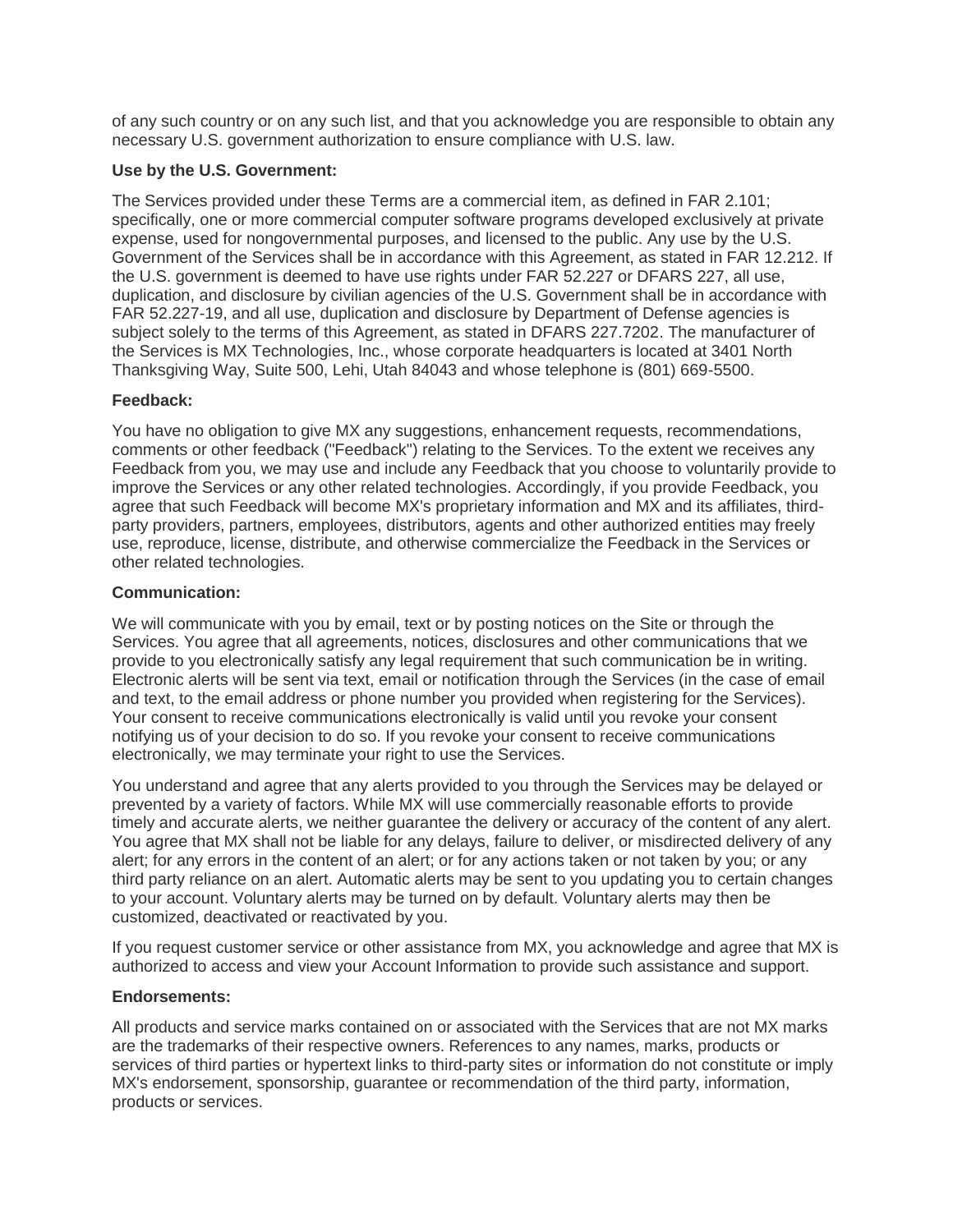#### **Disclaimers of Warranties:**

 YOU EXPRESSLY UNDERSTAND AND AGREE THAT: (a) YOUR USE OF THE SERVICES, THE SITE, AND ALL INFORMATION, PRODUCTS, SERVICES, AND OTHER CONTENT (INCLUDING THAT OF THIRD PARTIES) INCLUDED IN OR ACCESSIBLE FROM THE SERVICES OR THE SITE IS AT YOUR SOLE RISK; (b) THE SERVICES, THE SITE, AND ALL CONTENT AND PRODUCTS ASSOCIATED WITH MX ARE BEING PROVIDED "AS IS" AND "AS AVAILABLE"; (c) TO THE MAXIMUM EXTENT PERMITTED BY LAW, MX, ITS AFFILIATES, AND OUR AND THEIR DISTRIBUTORS AND AGENTS DISCLAIM ANY AND ALL WARRANTIES WITH RESPECT TO THE SITE, THE SERVICES AND ANY THIRD-PARTY SERVICES, IN WHOLE OR IN PART, INCLUDING (i) ANY IMPLIED WARRANTY OF FITNESS FOR A PARTICULAR PURPOSE, MERCHANTABILITY, FUNCTIONALITY, TITLE AND NON-INFRINGEMENT, (ii) REPRESENTATIONS AND WARRANTIES THAT THE SITE OR THE SERVICES WILL MEET YOUR REQUIREMENTS, WILL BE SECURE, THAT THE QUALITY OF ANY PRODUCTS, SERVICES, INFORMATION, OR OTHER MATERIALS PURCHASED OR OBTAINED BY YOU THROUGH THE SITE AND/OR THE SERVICES WILL MEET YOUR EXPECTATIONS OR REQUIREMENTS, AND THAT ANY ERRORS IN THE TECHNOLOGY WILL BE CORRECTED, (iii) REPRESENTATIONS AND IMPLIED WARRANTIES ARISING FROM COURSE OF DEALING AND COURSE OF PERFORMANCE, (iv) ANY WARRANTY, EXPRESS, IMPLIED, STATUTORY OR OTHERWISE, RELATED TO THE COMPREHENSIVENESS, COMPLETENESS, CORRECTNESS, LEGALITY, RELIABILITY OR ACCURACY OF THE SERVICES OR THIRD-PARTY SERVICES, IN WHOLE OR IN PART, (v) ANY WARRANTY THAT THE SERVICES WILL BE SECURE, UNINTERRUPTED, TIMELY, VIRUS-FREE OR ERROR-FREE, AND (vi) WARRANTIES RELATED TO THE ACCURACY OF ANY INFORMATION OBTAINED THROUGH THE SERVICES, THE RESULTS THAT MAY BE OBTAINED FROM THE USE OF THE SERVICES, THE CORRECTION OF DEFECTS IN THE SERVICES, OR THAT THE SERVICES WILL OPERATE IN COMBINATION WITH ANY OTHER HARDWARE OR SOFTWARE; (d) ANY MATERIAL DOWNLOADED OR OTHERWISE OBTAINED THROUGH USE OF THE SITE AND/OR THE SERVICES IS DONE AT YOUR OWN DISCRETION AND RISK; (e) YOU ARE SOLELY RESPONSIBLE FOR ANY DAMAGE TO YOUR COMPUTER SYSTEM OR OTHER DEVICE OR LOSS OF DATA THAT RESULTS FROM YOUR USE OF THE SERVICES OR THIRD-PARTY SERVICES; AND (f) THE CURRENT STATE OF THE SITE AND THE SERVICES DOES NOT ALLOW FOR ERROR-FREE USE OF THE SERVICES AND THAT INTERRUPTIONS, CRASHES, DOWNTIME AND DELAY IN SERVICES RESPECTIVE THIRD-PARTY PROVIDERS, PARTNERS, LICENSORS, EMPLOYEES, MAY OCCUR.

 NO ADVICE OR INFORMATION, WHETHER ORAL OR WRITTEN, OBTAINED BY YOU FROM MX THROUGH OR FROM THE SERVICES WILL CREATE ANY WARRANTY NOT EXPRESSLY STATED IN THESE TERMS. SOME JURISDICTIONS DO NOT ALLOW THE EXCLUSION OF CERTAIN WARRANTIES, SO SOME OF THE ABOVE EXCLUSIONS MAY NOT APPLY TO YOU.

#### **Limitations on Liability:**

 TO THE MAXIMUM EXTENT PERMITTED BY LAW, MX, ITS AFFILIATES, AND OUR AND THEIR DISTRIBUTORS AND AGENTS SHALL NOT BE LIABLE TO YOU OR ANY THIRD PARTY FOR ANY DAMAGES, CLAIMS OR LOSSES INCURRED, INCLUDING COMPENSATORY, INCIDENTAL, INDIRECT, DIRECT, SPECIAL, PUNITIVE, CONSEQUENTIAL, OR EXEMPLARY DAMAGES, HOWEVER CAUSED AND WHETHER BASED IN CONTRACT, TORT (INCLUDING NEGLIGENCE), PRODUCT LIABILITY OR OTHERWISE, INCLUDING DAMAGES FOR TELECOMMUNICATION FAILURES, LOSS, CORRUPTION, SECURITY OR THEFT OF DATA, VIRUSES, SPYWARE, LOSS OF PROFITS, BUSINESS INTERRUPTION, LOSS OF BUSINESS INFORMATION, LOSS OF PRIVACY, OR PECUNIARY LOSS ARISING OUT OF YOUR USE OR YOUR INABILITY TO USE THE SERVICES; ARISING IN CONNECTION WITH YOUR USE OF THE SITE OR THE SERVICES, INCLUDING ANY INTERRUPTION, INACCURACY, ERROR OR RESPECTIVE THIRD-PARTY PROVIDERS, PARTNERS, LICENSORS, EMPLOYEES,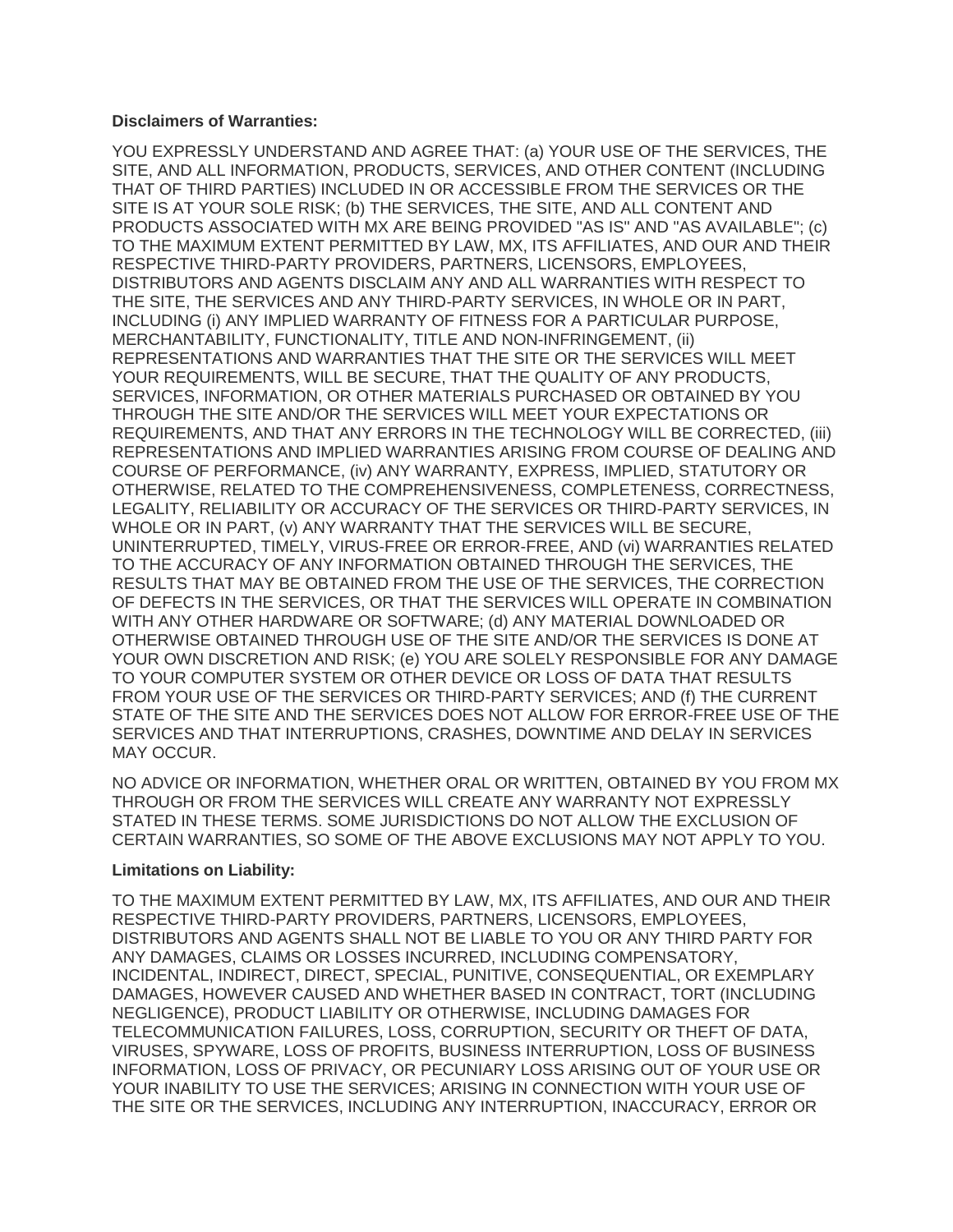OMISSION IN YOUR USE OF THE SERVICES; ANY ACT OR OMISSION BY US IN ADMINISTERING THE SITE OR THE SERVICES; OR THE PURCHASE OR USE OF ANY GOODS OR SERVICES OF MERCHANTS OR SUPPLIERS THROUGH THE SITE OR THE SERVICES, EVEN IF WE HAVE BEEN ADVISED OF THE POSSIBILITY OF SUCH DAMAGES, CLAIMS, OR LOSSES AND EVEN IF A REMEDY SET FORTH HEREIN IS FOUND TO HAVE FAILED OF ITS ESSENTIAL PURPOSE. WE ASSUME NO RESPONSIBILITY FOR ANY DAMAGE CAUSED BY YOUR ACCESS OR INABILITY TO ACCESS THE SITE OR THE SERVICES.

 THE LIMITATIONS OF DAMAGES SET FORTH HEREIN ARE FUNDAMENTAL ELEMENTS OF THE BASIS OF THE AGREEMENT BETWEEN MX AND YOU. MX WOULD NOT BE ABLE TO PROVIDE THE SERVICES WITHOUT SUCH LIMITATIONS. THIS LIMITATION OF DAMAGESIS AGREED TO BY YOU AND MX AND SURVIVES A FAILURE OF ITS ESSENTIAL PURPOSE. SOME STATES DO NOT ALLOW LIMITATIONS ON INCIDENTAL OR CONSEQUENTIAL DAMAGES, SO THE ABOVE LIMITATION MAY NOT APPLY TO YOU.

## **Indemnification:**

 You agree, at your expense, to defend, indemnify, hold harmless, protect and fully compensate MX, its affiliates, and their respective officers, directors, employees, consultants, agents, distributors, partners, licensors and third-party providers from any and all claims, liability, damages, losses, expenses and costs (including attorneys' fees) caused by or arising from (a) a third-party claim, action or allegation of infringement based on your use of the Service or information, data, files or other content you submitted or uploaded; (b) any fraud, manipulation, or other violation of Law by you; (c) a breach of these Terms by you; (d) your acts or omissions; or (e) any third-party claim, action or allegation brought against MX arising out of or relating to a dispute between its users over the terms and conditions of a contract or related to the purchase and sale of any services. For the avoidance of doubt, if you are a business entity, your obligations hereunder shall extend to indemnification based on the acts and omissions of your employees, consultants and agents.

## **No Waiver:**

 MX shall not be deemed to have waived any of its rights or remedies hereunder unless such waiver is in writing and signed by MX. No delay or omission on the part of MX in exercising any rights or remedies shall operate as a waiver of such rights or remedies or any other rights or remedies. A waiver on any one occasion shall not be construed as a waiver of any rights or remedies on future occasions.

# **Exclusive Agreement:**

 Terms supersede any proposal or prior agreement, oral or written, and any other communications between you and MX relating to the subject matter of these Terms. These Terms, as the same may be amended from time to time, will prevail over any subsequent oral communications between you You agree that these Terms are the complete and exclusive agreement between you and MX. These and MX.

## **Miscellaneous:**

 You agree and acknowledge that if you breach these Terms, MX may have no adequate remedy at law and will suffer irreparable harm as a result of such a breach and will therefore be entitled to injunctive relief without the obligation of posting a bond.

 The titles and headings of these Terms are for convenience and ease of reference only and shall not be utilized in any way to construe or interpret the agreement of the parties as otherwise set forth separate and independent covenant or agreement. If a court of competent jurisdiction holds any provision (or portion of a provision) of these Terms to be illegal, invalid, or otherwise unenforceable, the remaining provisions (or portions of provisions) of these Terms shall not be affected thereby and herein. Each covenant and agreement in these Terms shall be construed for all purposes to be a